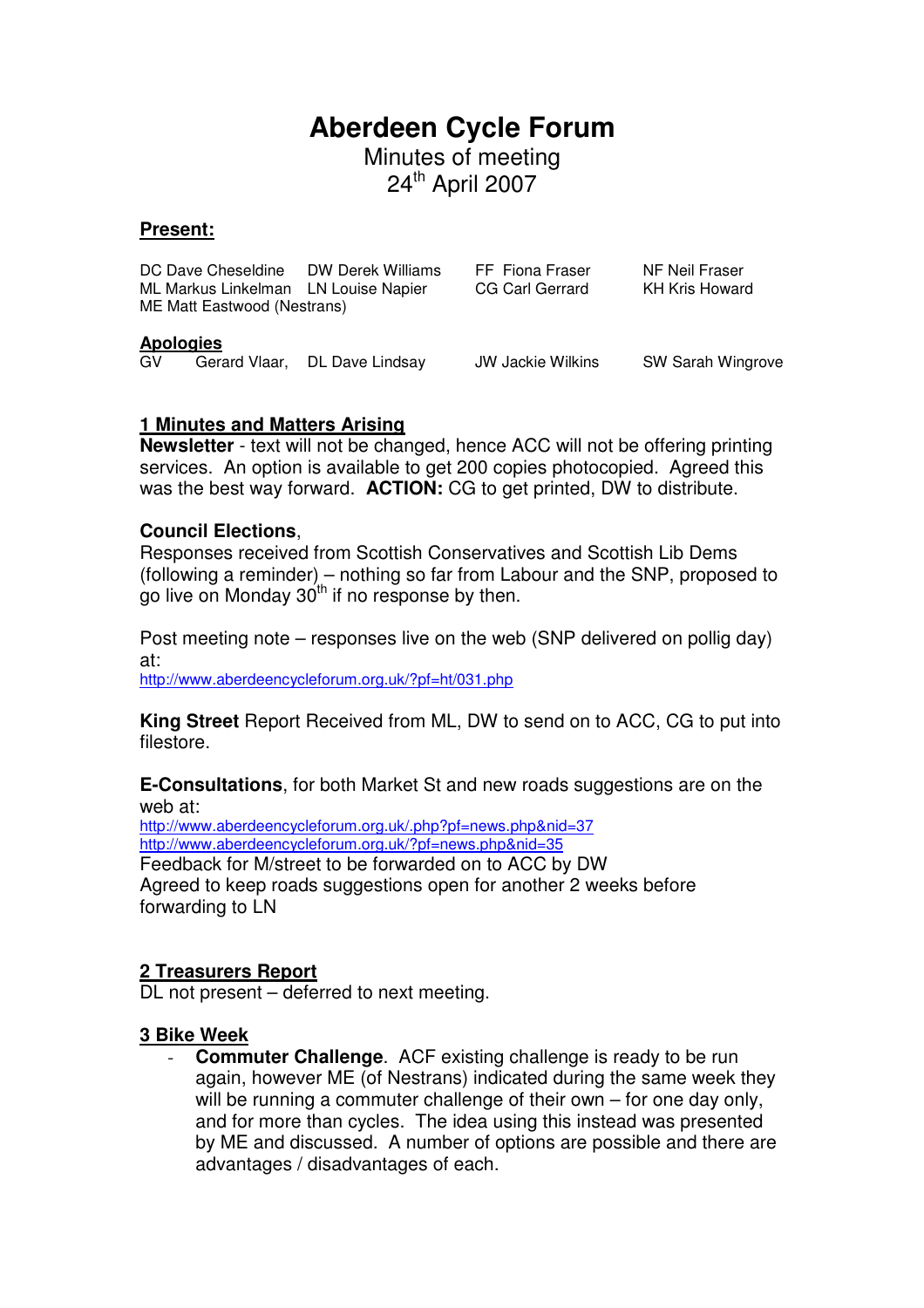**ACTION** : CG to discuss with ME before next meeting and come to agreement over various options if we will / will not do it.

- **Filmfest**, Nestrans have agreed to find budget, DL is in negotiations with the distributor of the Grahame Obree film "Flying Scotsman" details to be confirmed. Agreed that this will be done "legally" i.e. via the distributor or not at all.
- **Highland Games** are on Sunday 17<sup>th</sup> June at Hazelhead Park, there will be a green city fun day event as well. We have been offered a stall. Agreed to take it. **VOLOUNTEERS REQUIRED**

#### **4 Planning Update**

DW has seen new bikes in the storage in West burn Place ~40 bikes in it, this is encouraging and backs the need for the change in planning guidance. LN indicated it may be possible to do a survey of residents to determine who is using it.

**ACTION:** LN to investigate ACC doing survey and report back to council.

#### **AOB**

**Maps** – LN has had a quote for - 5,000 and is within budget this includes up to 50 changes. It was discussed if we should put "forthcoming" routes on the map but was decided against.

**Aberdeen Green Routes**, DW raised the idea of a Green route, linking the Deeside Line with the F&B way. LN is submitting a "parallel route" to the AWPR as part of the mitigating measures. This could form a green link. **ACTION:** LN to keep ACF informed.

**Cycle Routes** in the city. DW suggested we solicit peoples favourite cycle rides in the city, and place them on our website. Agreed this needs more thought but first step might be for us to come up with some city rides. **ACTION:** DW to progress.

**Urban Cycle Trails:** ACF has renewed invite to Maggie Bochell to survey some of the suggested trails. **ACTION:** LN to broker date with MB and ACF.

**Land Reform Act** – DC reported that to conform it is permitted to cycle across gold courses (but not greens). Cyclists need to keep to paths (unless no path) – complaints have been made to Scottish Golf Union. One of the proposed Urban Cycle Trails would need a path across the golf links.

**River Dee Route** - Preliminary designs are back for the River Dee route, Louise has them. Tender for Sustrans work has come back, 2 step upgrades